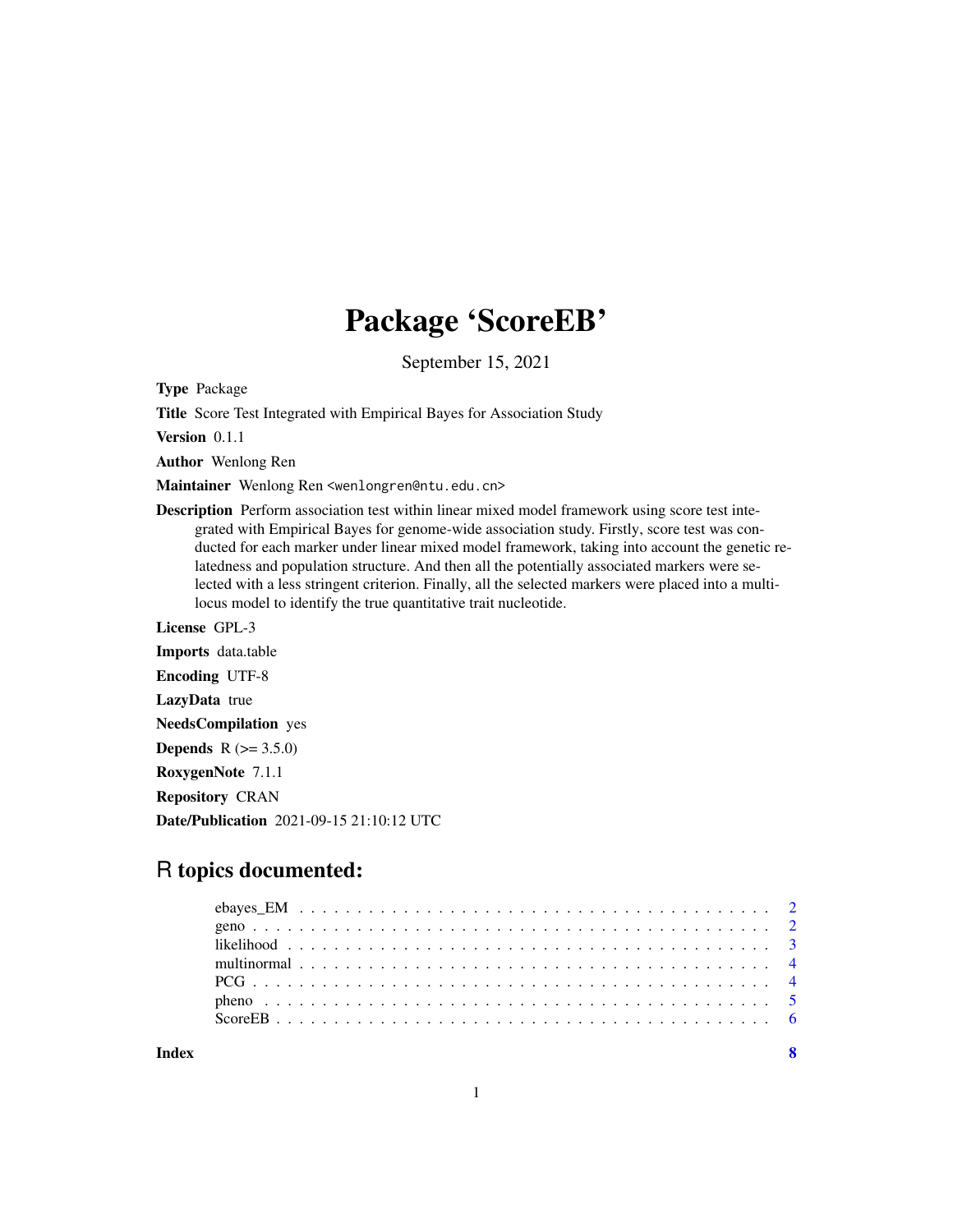<span id="page-1-0"></span>

#### Description

Empirical Bayes using expectation–maximization algorithm.

#### Usage

ebayes\_EM(x,z,y,EMB.tau,EMB.omega)

#### Arguments

| $\boldsymbol{\mathsf{x}}$ | fixed effect vector or matrix.                             |
|---------------------------|------------------------------------------------------------|
| $\overline{z}$            | genotype data.                                             |
| <b>V</b>                  | phenotype data.                                            |
| EMB.tau                   | one of hyperparameters in inverse chi-square distribution. |
| EMB.omega                 | one of hyperparameters in inverse chi-square distribution. |

#### Value

u The effect values of markers, and their absolute values are used as the basis for further screening.

#### Examples

```
data(geno)
data(pheno)
EMB.tau <-0EMB.omega <-0z \leftarrow t(geno[, -c(1:4)]y <- as.matrix(pheno)
nsample < -dim(z)[1]x <- as.matrix(rep(1,nsample))
ebayes_EM(x,z,y,EMB.tau,EMB.omega)
```

|  | × |
|--|---|

Genotype of example data

#### Description

Genotype dataset with SNP chromosome, position and etc.

#### Usage

data(geno)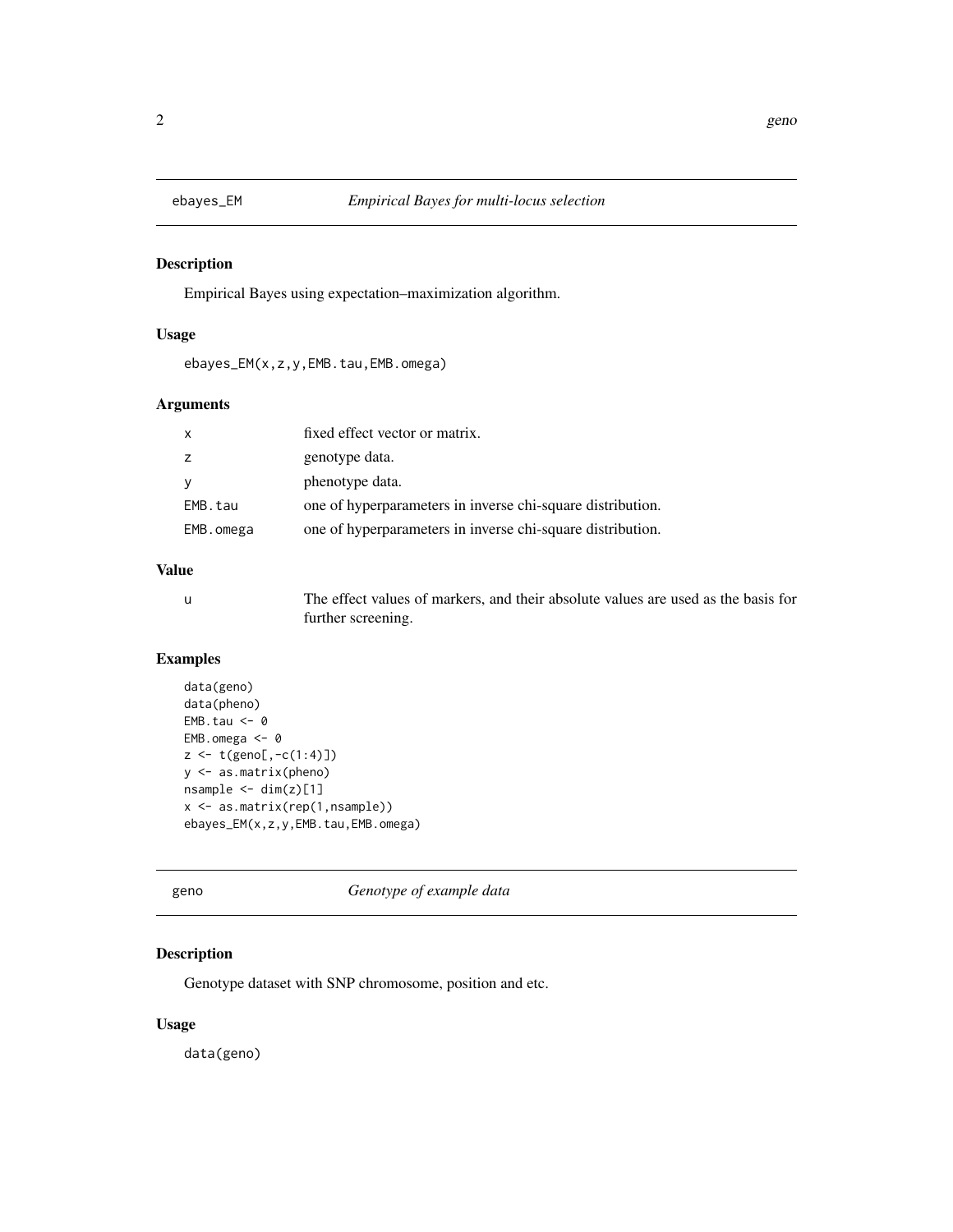#### <span id="page-2-0"></span>likelihood 3

#### Details

Dataset input of genotype in ScoreEB function.

#### likelihood *Carry out likelihood ratio test*

#### Description

Snps selected via EM-Bayes to further identified by likelihood ratio test.

#### Usage

likelihood(xxn,xxx,yn,bbo)

#### Arguments

| xxn        | fixed effect vector or matrix.             |
|------------|--------------------------------------------|
| <b>XXX</b> | snp matrix which are selected by EM-Bayes. |
| vn         | phenotype data.                            |
| bbo        | effect value of snp estimated by EM-Bayes. |

#### Value

lod Odds of logarithm vector of markers.

#### Examples

```
data(geno)
data(pheno)
z <- t(geno[,-c(1:4)])
y <- as.matrix(pheno)
n.sample < - dim(z)[1]m.maxker \leq -dim(z)[2]x <- as.matrix(rep(1,n.sample))
beta <- rnorm(m.marker)
likelihood(x,z,y,beta)
```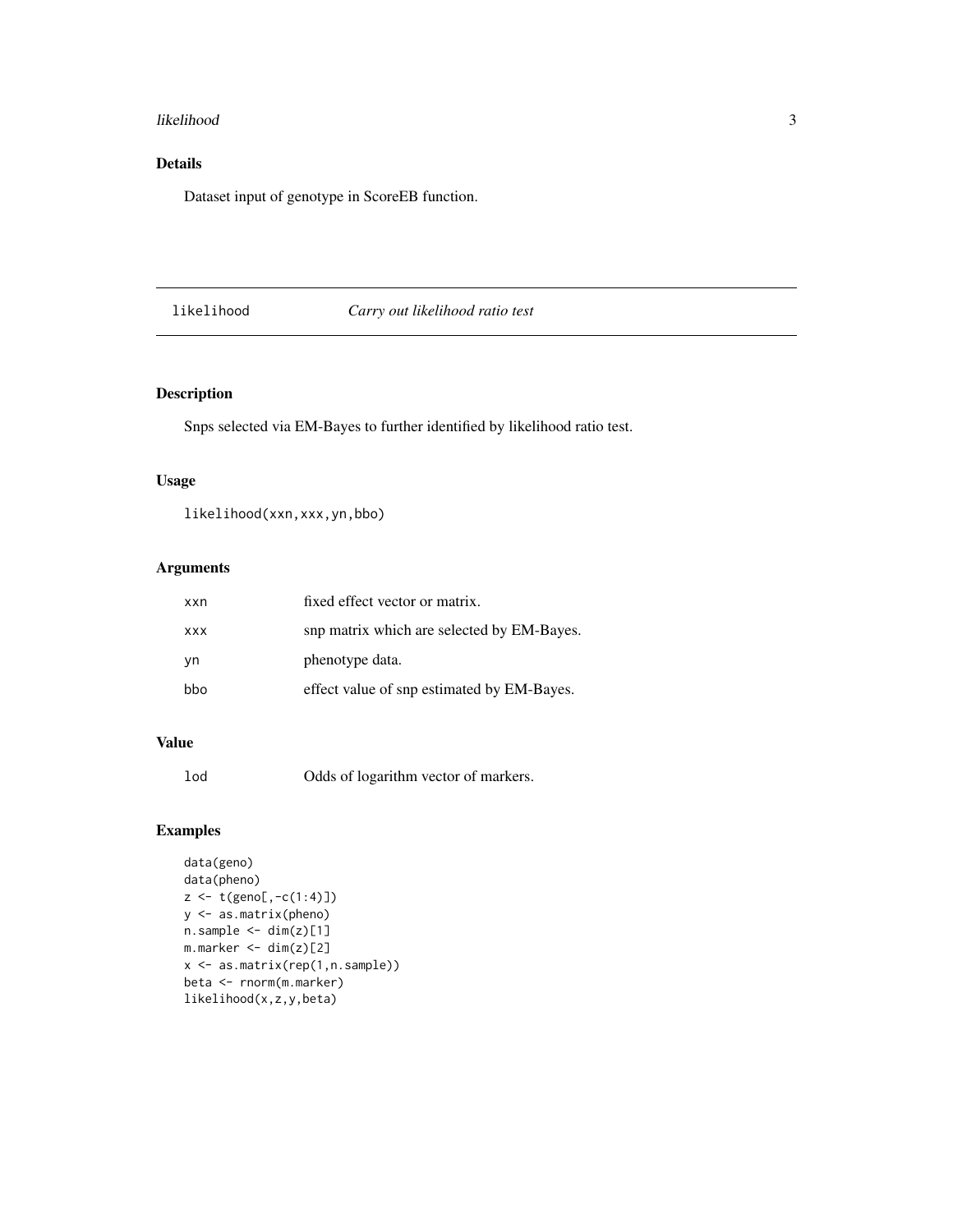<span id="page-3-0"></span>

#### Description

Obtain P value with multivariate normal distribution.

#### Usage

multinormal(y,mean,sigma)

#### Arguments

| v     | column vector.      |
|-------|---------------------|
| mean  | arithmetic mean.    |
| sigma | standard deviation. |

#### Value

pdf\_value A vector of multivariate normal distribution density function.

#### Examples

```
data(pheno)
y <- pheno
mean <-2.0sigma <-1.5multinormal(y,mean,sigma)
```
PCG *Preconditioned Conjugate Gradient*

#### Description

Conduct preconditioned conjugate gradient method to accelerate.

#### Usage

PCG(G,b,m.marker,sigma.k2,sigma.e2,tol,miter)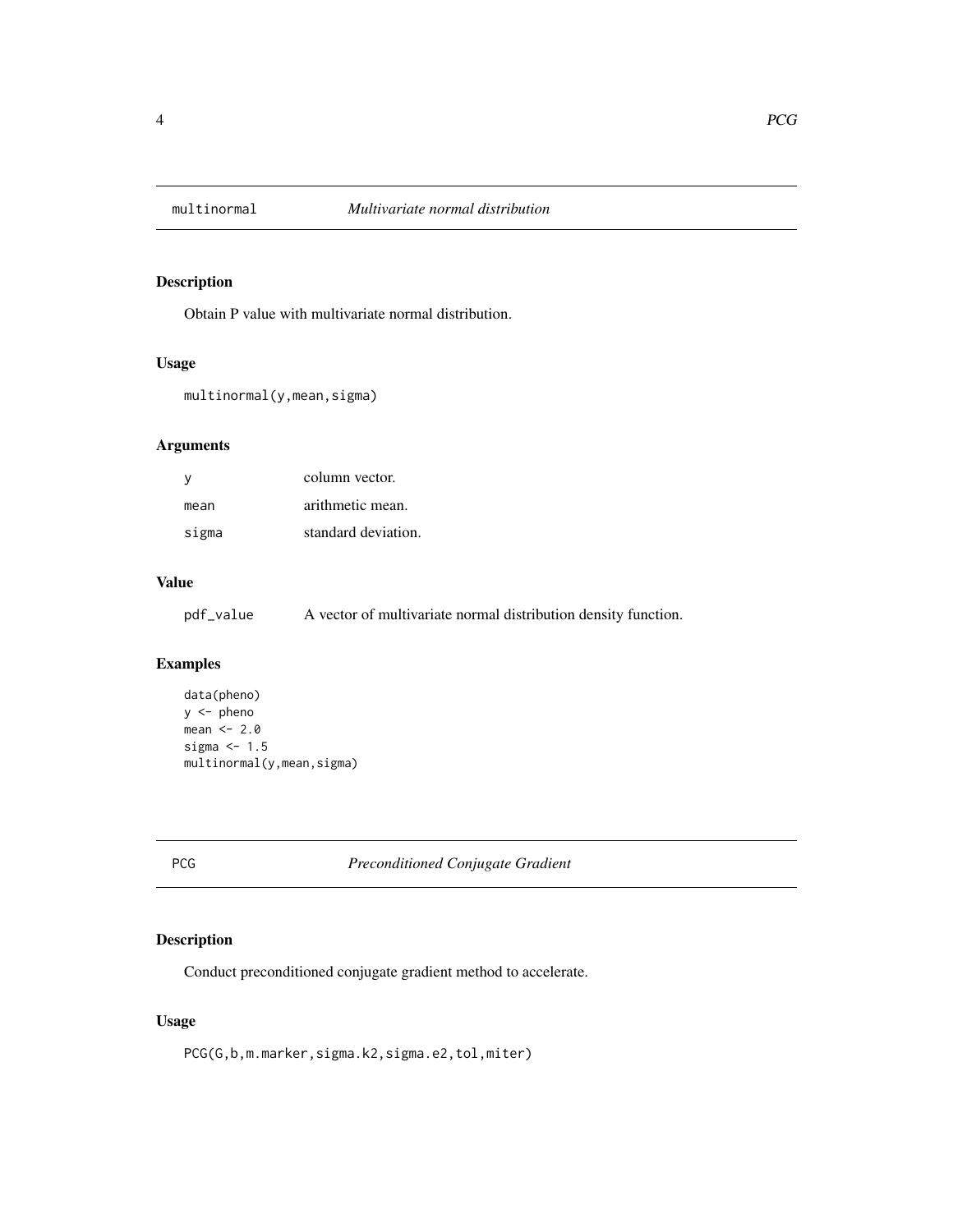#### <span id="page-4-0"></span>pheno 5

#### Arguments

| G        | genotype data.                    |
|----------|-----------------------------------|
|          | column vector.                    |
| m.marker | the number of markers.            |
| sigma.k2 | variance of polygenic.            |
| sigma.e2 | variance of residual error.       |
| tol      | convergence threshold.            |
| miter    | the maximum number of iterations. |

#### Value

x x is approximate solution of linear equations.

#### Examples

```
data(geno)
G \leftarrow t(geno[, -c(1:4)])n.sample < - dim(G)[1]m.marker <- dim(G)[2]
b <- rnorm(n.sample)
sigma.k2 <-6.0sigma.e2 <- 10.0
tol <-5e-4miter <- 20
PCG(G,b,m.marker,sigma.k2,sigma.e2,tol,miter)
```
pheno *Phenotype of example data*

#### Description

Phenotype dataset of multiple traits.

#### Usage

data(pheno)

#### Details

Dataset input of phenotype in ScoreEB function.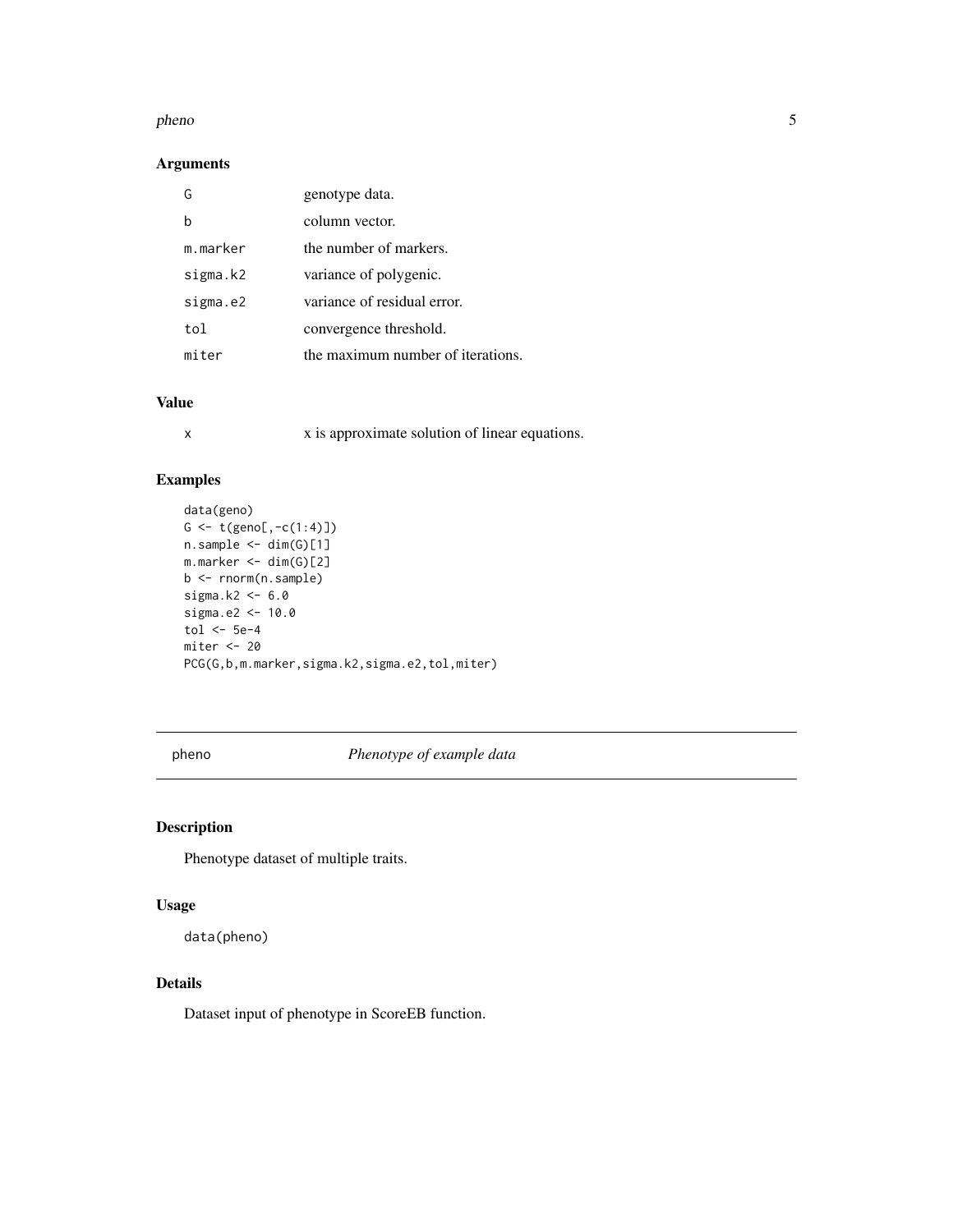<span id="page-5-0"></span>

#### Description

Perform association test within linear mixed model framework using score test integrated with Empirical Bayes for genome-wide association study. Firstly, score test was conducted for each marker under linear mixed model framework, taking into account the genetic relatedness and population structure. And then all the potentially associated markers were selected with a less stringent criterion. Finally, all the selected markers were placed into a multi-locus model to identify the true quantitative trait nucleotide.

#### Usage

```
ScoreEB(genofile, phenofile, popfile = NULL, trait.num = 1, EMB.tau = 0,
EMB.omega = 0, B.Moment = 20, tol.pcg = 1e-4, iter.pcg = 100, bin = 100,
lod.cutoff = 3.0, seed.num = 10000, dir_out)
```
#### Arguments

| genofile        | Genotype file name, change the file path where it is located, i.e., "D:/Genotype_Example.csv".                                     |
|-----------------|------------------------------------------------------------------------------------------------------------------------------------|
| phenofile       | Phenotype file name, change the file path where it is located, i.e., "D:/Phenotype_Example.csv".                                   |
| popfile         | Population structure file name, change the file path where it is located, i.e., "D:/Population.csv".                               |
| trait.num       | trait.num stands for computing trait from the 1st to the "trait.num"                                                               |
| EMB.tau         | EMB tau and EMB omega are two values of hyperparameters in empirical Bayes<br>step, which are set to 0 by default.                 |
| EMB.omega       | As describe in EMB tau                                                                                                             |
| <b>B.Moment</b> | B. Moment is a parameter to obtain trace of NxN matrix approximately using<br>method of moment. B. Moment is set to 20 by default. |
| tol.pcg         | tol.pcg and iter.pcg are tolerance and maximum iteration number in precondi-<br>tioned conjugate gradient algorithm.               |
| iter.pcg        | As describe in tol.pcg                                                                                                             |
| bin             | bin is to choose the maximum score within a certain range.                                                                         |
| lod.cutoff      | lod.cutoff is the threshold to determine identified QTNs.                                                                          |
| seed.num        | Set a random number.                                                                                                               |
| dir_out         | Give the path where it will be saved, i.e., "D:/Result"                                                                            |
|                 |                                                                                                                                    |

#### Value

```
result.total A data frame of identified markers, including "Trait", "Id", "Chr", "Pos", "Score",
                  "Beta", "Lod" and "Pvalue" of markers.
```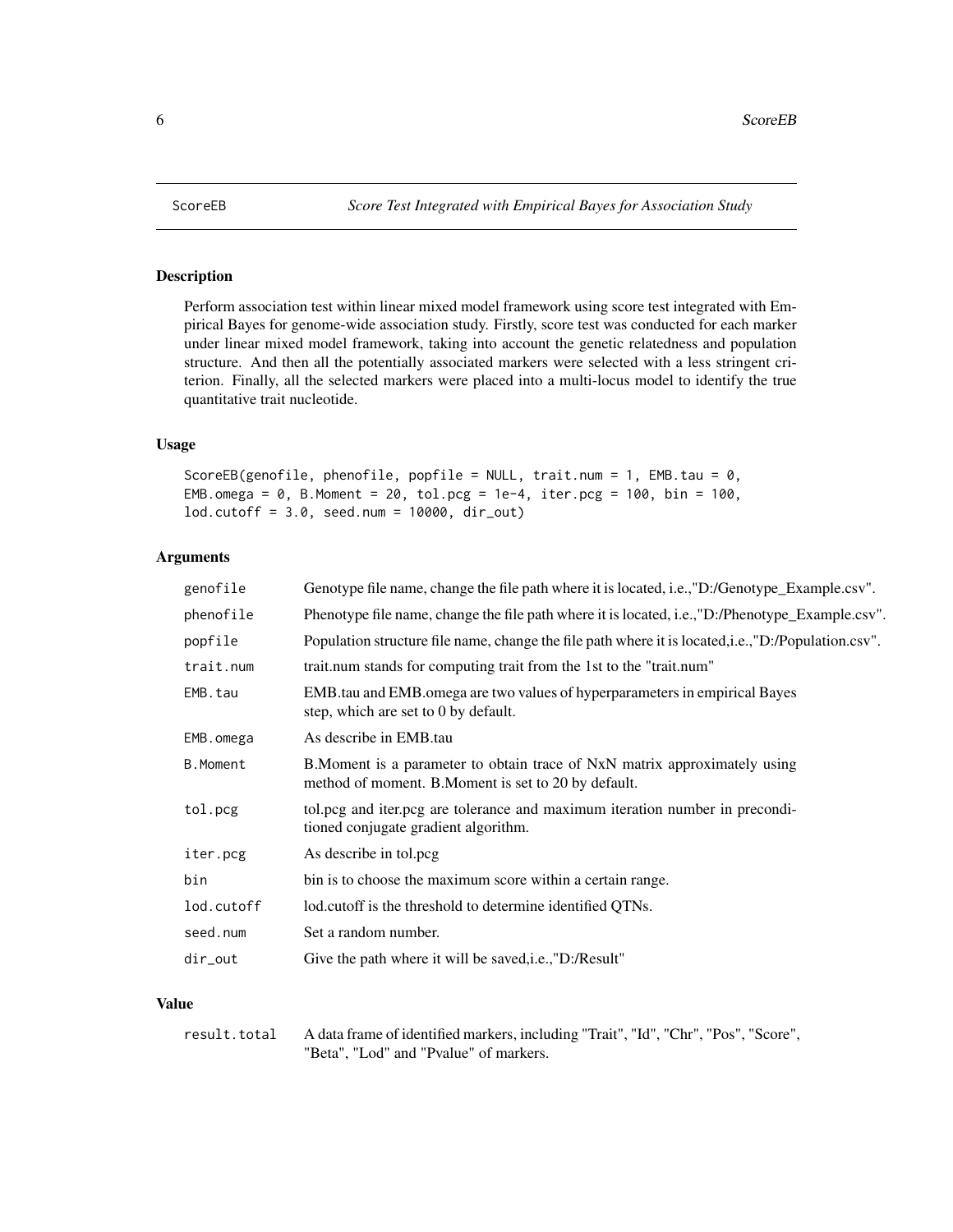#### ScoreEB 7

#### Note

1. genofile and phenofile are the required input file, while popfile is the optional input file.

2. In the "tempdir()" folder, there are two results files "ScoreEB.Result.csv" and "ScoreEB.time.csv" generated and saved after the run.

3. The results file "ScoreEB.Result.csv" has 8 columns, including "Trait", "Id", "Chr", "Pos", "Score", "Beta", "Lod" and "Pvalue".

4. The time file "ScoreEB.time.csv" includes 3 rows, which are "User", "System", "Elapse" time, respectively.

#### Author(s)

Wenlong Ren Wenlong Ren <wenlongren@ntu.edu.cn>

#### Examples

```
genofile <- system.file("extdata", "Genotype_Example.csv", package="ScoreEB")
phenofile <-system.file("extdata", "Phenotype_Example.csv", package="ScoreEB")
dir_out <- tempdir()
ScoreEB(genofile, phenofile, popfile = NULL, trait.num = 1, EMB.tau = 0,
EMB.omega = 0, B.Moment = 20, tol.pcg = 1e-4, iter.pcg = 100, bin = 100,
lod.cutoff = 3.0, seed.num = 10000, dir_out)
```